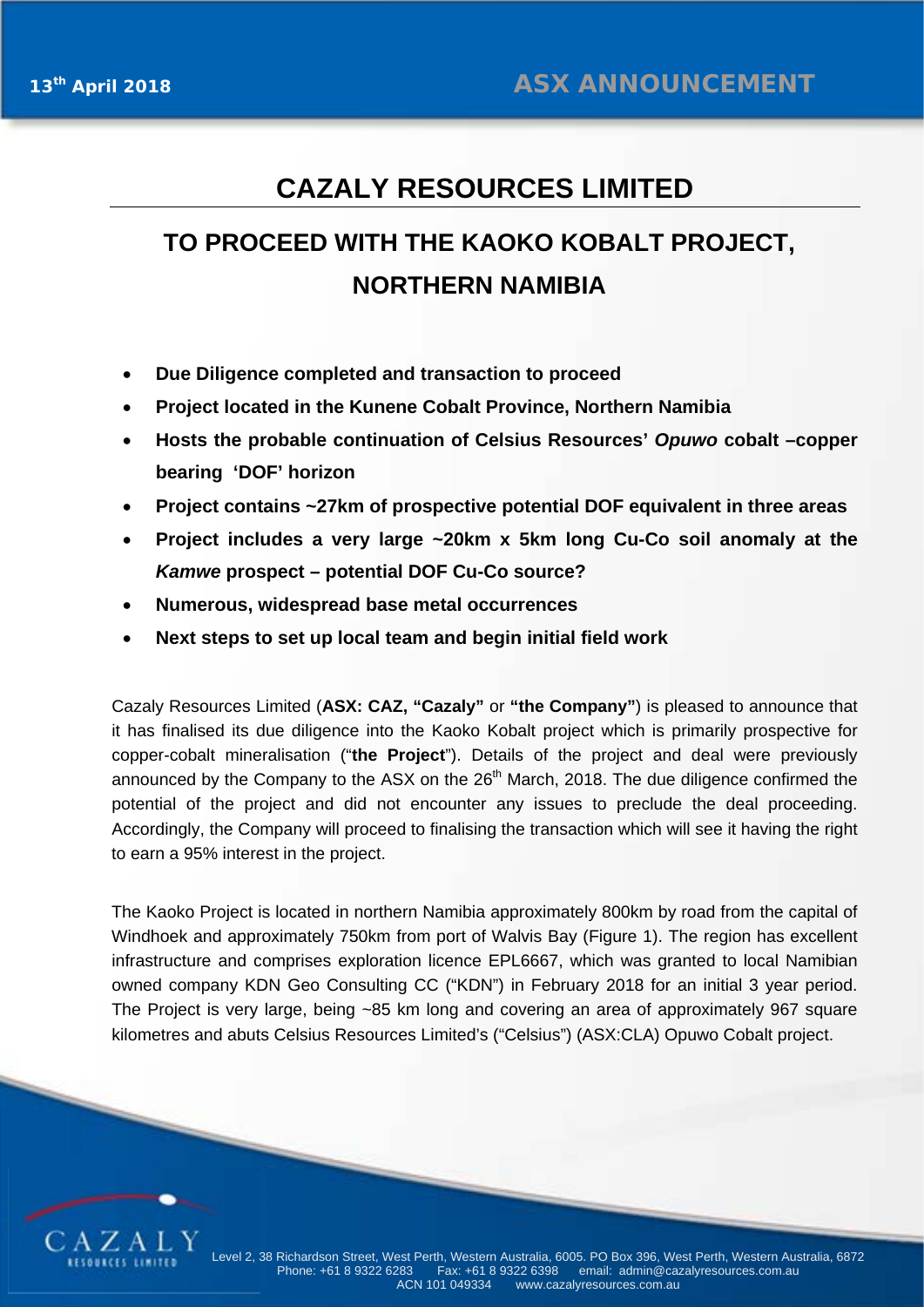The Kaoko Kobalt project is situated immediately to the north of, and abuts, Celsius's Opuwo cobalt project and covers ~27km of the postulated continuation of the Co-Cu bearing DOF horizon. The region has only had cursory exploration in the past the results of which highlighted widespread base metal mineralisation and a regional 1km by 1km soils programme delineated a 20km by 5km area of subdued magnetics coincident with anomalous Cu-Co-Zn-Mn at the *Kamwe*  prospect (Figure 4).

Further details are outlined in the Company's presentation and 26<sup>th</sup> March ASX announcement which are also available on the Company's website. *Figure 1: Location of the Kaoko Kobalt Project*





*Figure 2: Geology of the Kaoko Kobalt project showing the potential extent of DOF*